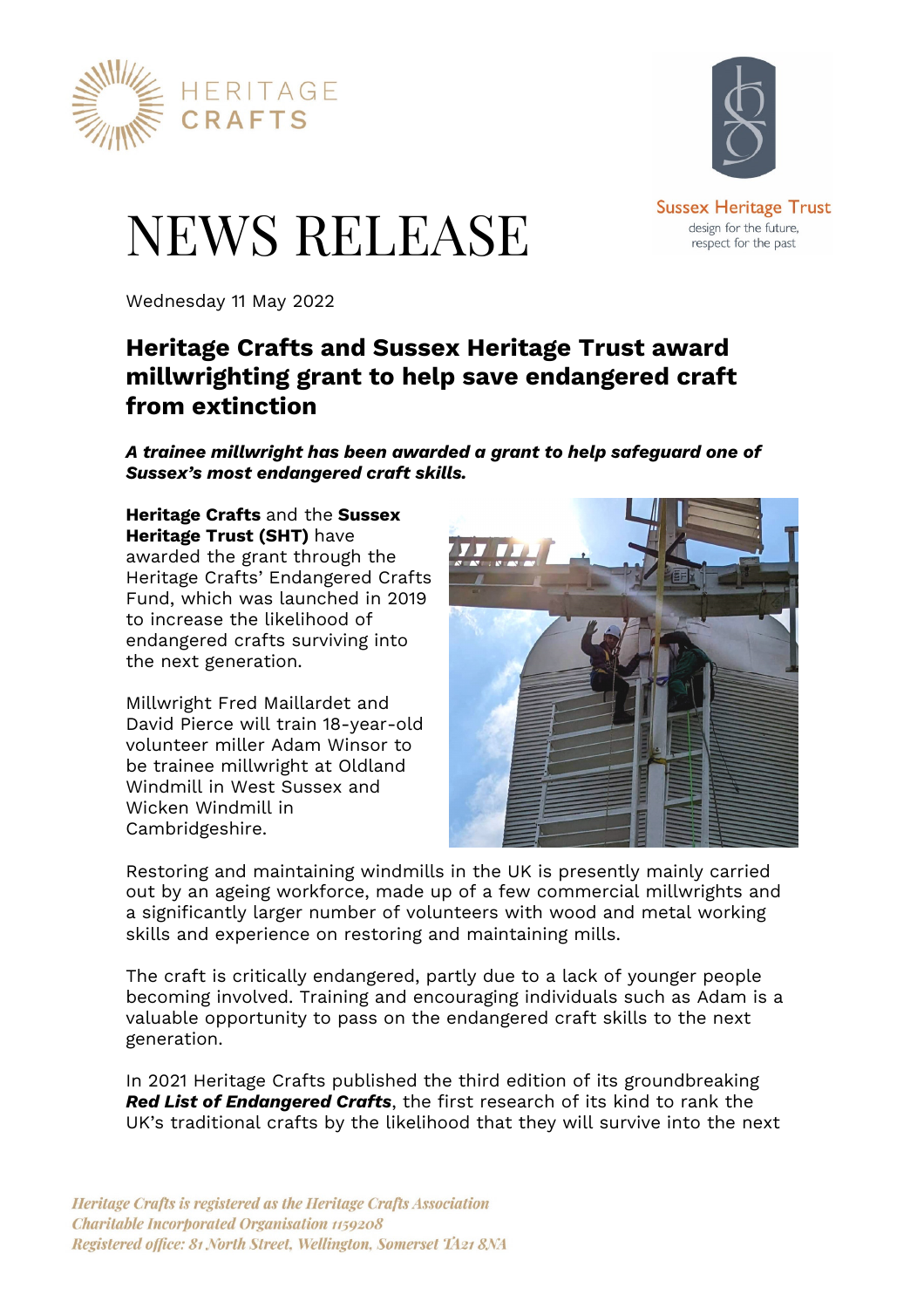generation. The report assessed 244 crafts to ascertain those which are at greatest risk of disappearing, of which four were classified as extinct, 74 as 'endangered' and a further 56 as 'critically endangered'.

The successful project joins five previous Sussex recipients funded through the partnership between Heritage Crafts and SHT, including two flint wallers, a brick maker, a trug maker and a wallpaper maker. Nationally, 42 projects have been funded through the Endangered Crafts Fund since 2019.



**Mary Lewis**, Heritage Crafts Endangered Crafts Manager, said: *"For many reasons, not least the COVID-19 pandemic, our craft skills are at more risk than ever before. We are delighted to be working in partnership with the Sussex Heritage Trust to address the specific challenges to endangered skills and knowledge in Sussex, a region renowned for its craftsmanship and material heritage."* 

**Simon Knight DL**, Chairman of the Sussex Heritage Trust, said: *"Excellent architecture and design, traditional building skills and craftmanship are an important part of the rich heritage of Sussex. This partnership with Heritage Crafts addresses the particular challenges of these crafts and facilitate the transfer of endangered crafts, building skills and knowledge to the next generation."* 

For more information about the Endangered Crafts Fund, email Heritage Crafts Endangered Crafts Manager Mary Lewis at mary@heritagecrafts.org.uk or SHT General Manager, Helen Reeve at helen.reeve@sussexheritagetrust.org.uk.

**FNDS** 

#### **Contacts:**

- For press information and photographs, contact **Daniel Carpenter**, Operations Director – daniel@heritagecrafts.org.uk.
- For information about the Endangered Crafts Fund, contact **Mary Lewis**, Endangered Crafts Manager – mary@heritagecrafts.org.uk.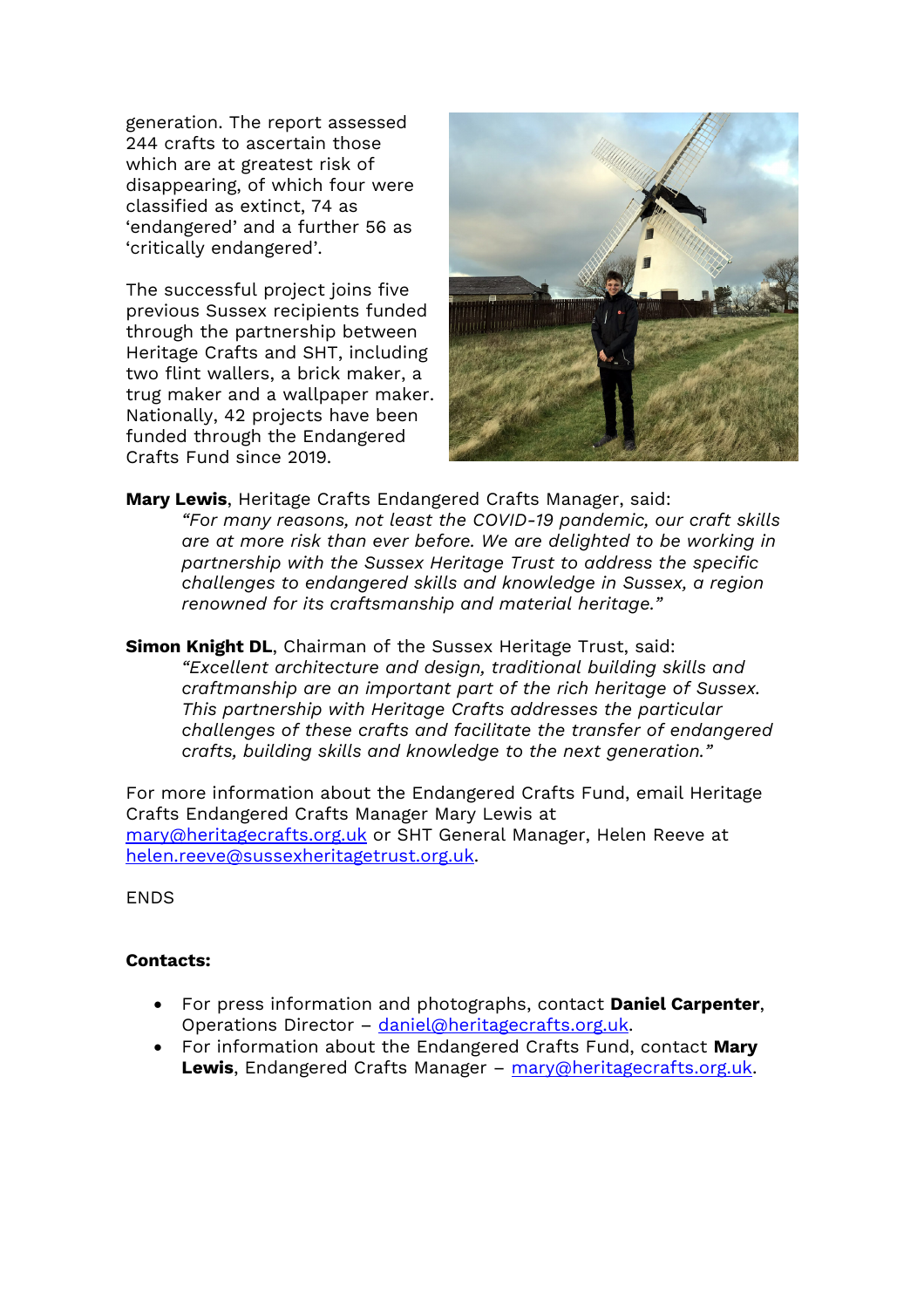#### **Photo captions:**

Trainee Millwright Adam Winsor

## **About Heritage Crafts**

Founded in 2009, the Heritage Crafts is a Charitable Incorporated Organisation (CIO) registered as the 'Heritage Crafts Association', the advocacy body for traditional heritage crafts. Working in partnership with government and key agencies, it provides a focus for craftspeople, groups, societies and guilds, as well as individuals who care about the loss of traditional crafts skills, and works towards a healthy and sustainable framework for the future. Its aim is to support and promote heritage crafts as a fundamental part of our living heritage.

www.heritagecrafts.org.uk

## **About the Sussex Heritage Trust**

The Sussex Heritage Trust (SHT) is a registered charity established in 1977 to preserve, improve and encourage the appreciation of the architectural and natural landscape of Sussex. It does this by recognising and celebrating high quality conservation, restoration and new built projects in Sussex, taking a strategic interest in Sussex building and landscape conservation issues, highlighting, surveying and reporting on Buildings at Risk, working with government agencies, local authorities and community groups on heritage projects, and offering relevant educational opportunities in the conservation building and construction industry, for young people based in Sussex.

www.sussexheritagetrust.org.uk

#### **About the** *Red List of Endangered Crafts*

The Red List of Endangered Crafts, created by Heritage Crafts, was the first to rank traditional crafts in the UK by the likelihood they would survive the next generation. The 2021 edition of the Red List, funded by the Pilgrim Trust, assessed 244 crafts to identify those which are at greatest risk of disappearing, of which four have been classified as extinct, 56 as critically endangered, 74 as endangered and 110 as currently viable.

The Red List shows that the craft knowledge, skills and practices that form an important part of our shared cultural heritage are – for a number of reasons – at risk of being lost. Heritage Crafts believes that these cultural assets are as important as unique heritage buildings and ancient beautiful